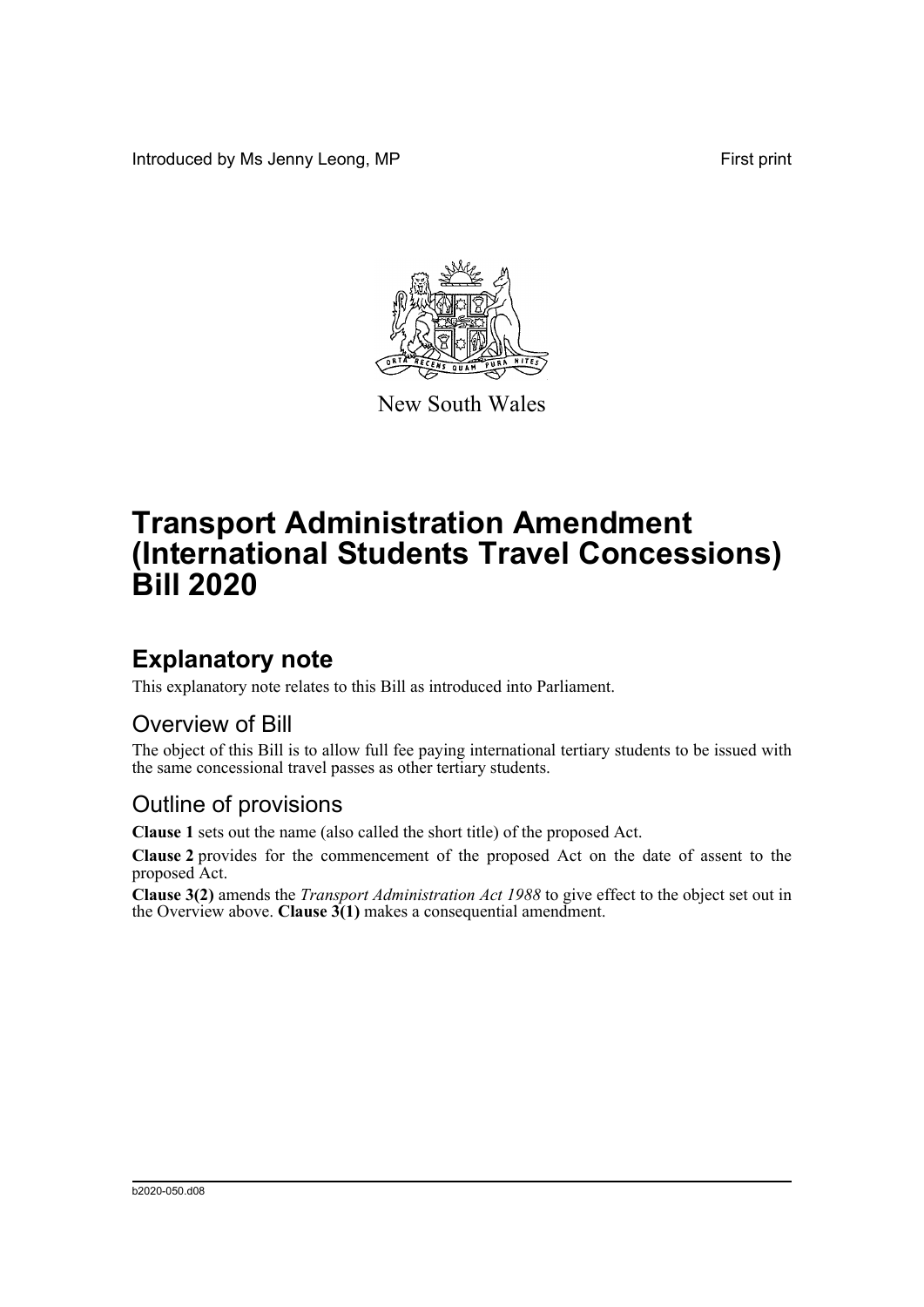Introduced by Ms Jenny Leong, MP First print



New South Wales

## **Transport Administration Amendment (International Students Travel Concessions) Bill 2020**

### **Contents**

|   |                                                       | Page |
|---|-------------------------------------------------------|------|
|   | Name of Act                                           |      |
|   | 2 Commencement                                        |      |
| 3 | Amendment of Transport Administration Act 1988 No 109 |      |
|   |                                                       |      |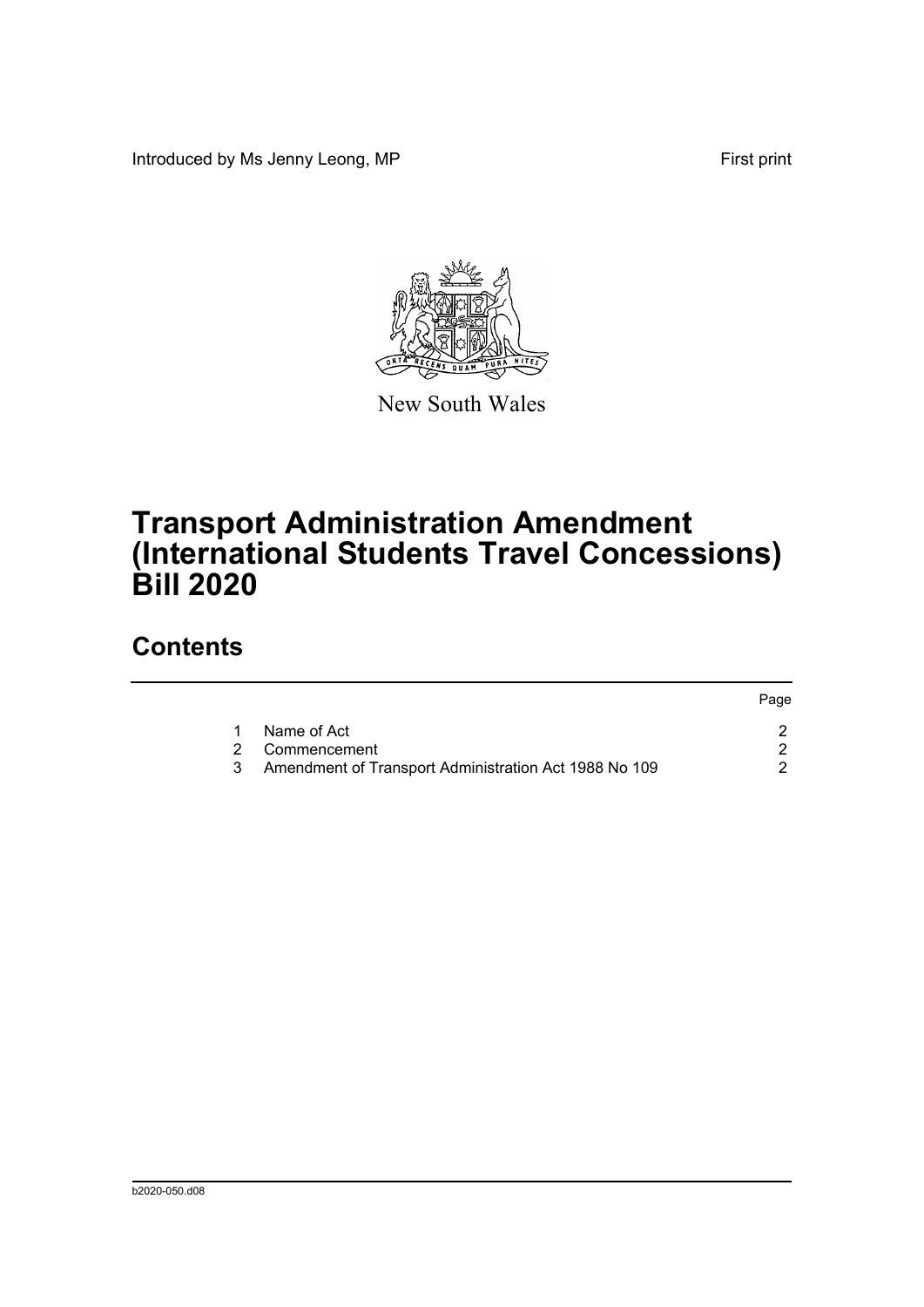

New South Wales

## **Transport Administration Amendment (International Students Travel Concessions) Bill 2020**

No , 2020

#### **A Bill for**

An Act to amend the *Transport Administration Act 1988* to provide that international tertiary students are entitled to the same travel concessions as other tertiary students.